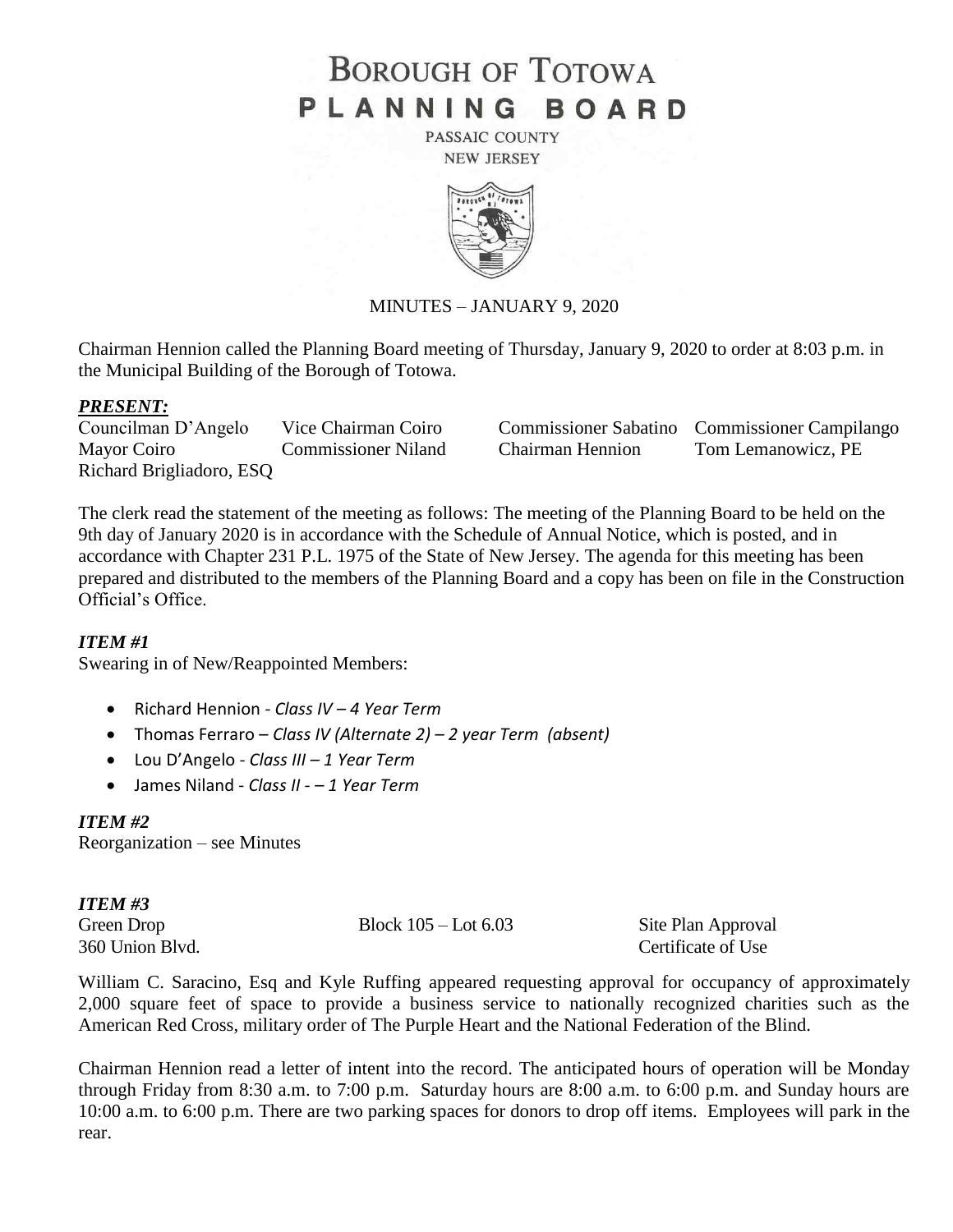Kyle Ruffing testified that Green Drop raises funds through the generation and collection of donation clothing and household items. Donated items are converted into critical dollars for these organizations to assist them in upholding their mission and programs. No sorting or processing takes place on the premises. Each location is staffed with one or two uniformed employees to remove donations from patron's vehicles and to provide them with a tax deductible receipt.

The Applicant confirmed that it will stripe the parking lot and paint the interior of the building. With respect to signage, the Applicant will install a sign in the sign box affixed to the front façade of the building. In addition, there is a freestanding sign and the Applicant will install a sign in the space provided.

A motion was offered by Commissioner Campilango and seconded by Commissioner Niland to approve the minor site plan as presented. This approval is subject to and contingent upon the following conditions and will be memorialized in a Resolution at a future date:

- 1. The construction of internal partitions, exits, entrances and fire safety devices are subject to and require the approval of the fire sub-code official, the fire inspector and the building inspector.
- 2. The applicant will supply the Chief of Police with an emergency contact list and will also obtain the approval of the Police Chief in regards to all alarms and security devices.
- 3. There will be no outside storage of equipment or materials except that which has been identified.
- 4. The applicant will comply with the Totowa Sign Ordinance. The Applicant is permitted to install a sign in the existing sign box affixed to the front façade of the building. The Applicant is also permitted to install a sign in the space provided on the existing freestanding pylon sign.
- 5. The Applicant shall obtain and maintain any and all licenses, certificates or permits from any and all licensing authorities, including, but not limited to, the Borough of Totowa, County of Passaic, State of New Jersey or any federal agency having jurisdiction hereunder.

Seven agreed to a roll call vote… 7-0

| <b>ITEM #4</b>    |                          |                                        |
|-------------------|--------------------------|----------------------------------------|
| Aldi, Inc.        | Block $174 -$ Lots $5&6$ | Preliminary & Final Site Plan Approval |
| 465 Route 46 West | (carried from 12/12/19)  | For signage on front of bldg.          |

Darren J. Del Sardo, Attorney, and Joshua Sewald, Engineer for the applicant appeared requesting approval for the occupancy of approximately 24,890 sq. ft. of space for a grocery store. Mr. Sewald testified that Aldi, Inc. is commonly known as the Aldi Grocery Store. The business is a retail store that sells products ranging from groceries to household essentials.

Chairman Hennion read the applicant's letter of intent into the record. The anticipated hours of operation are Monday through Saturday from 9:00 a.m. to 9:00 p.m. and Sunday from 9:00 a.m. to 8:00 p.m.

Mr. Sewald testified that the Applicant has a minimum shift, an average shift and a maximum shift relative to the number of employees that are working at any one time. He stated that the minimum shift would be staffed by three employees, the average shift would be staffed by six employees and the maximum shift would be staffed by twelve employees. Mr. Sewald also addressed on-site parking. Parking is shared in common in connection with the other tenants of the shopping center. Nonetheless, eighty-five parking spaces are allocated to the proposed use within the existing shopping center.

Mr. Sewald also highlighted some of the external improvements to be performed in connection with this application. Mr. Sewald testified that the Applicant is going to regrade ADA parking spaces in order to make them code compliant. In addition, the Applicant is going to reconfigure the loading dock area. The Applicant will also restripe the area of the parking lot where improvements are proposed and add a cross-walk.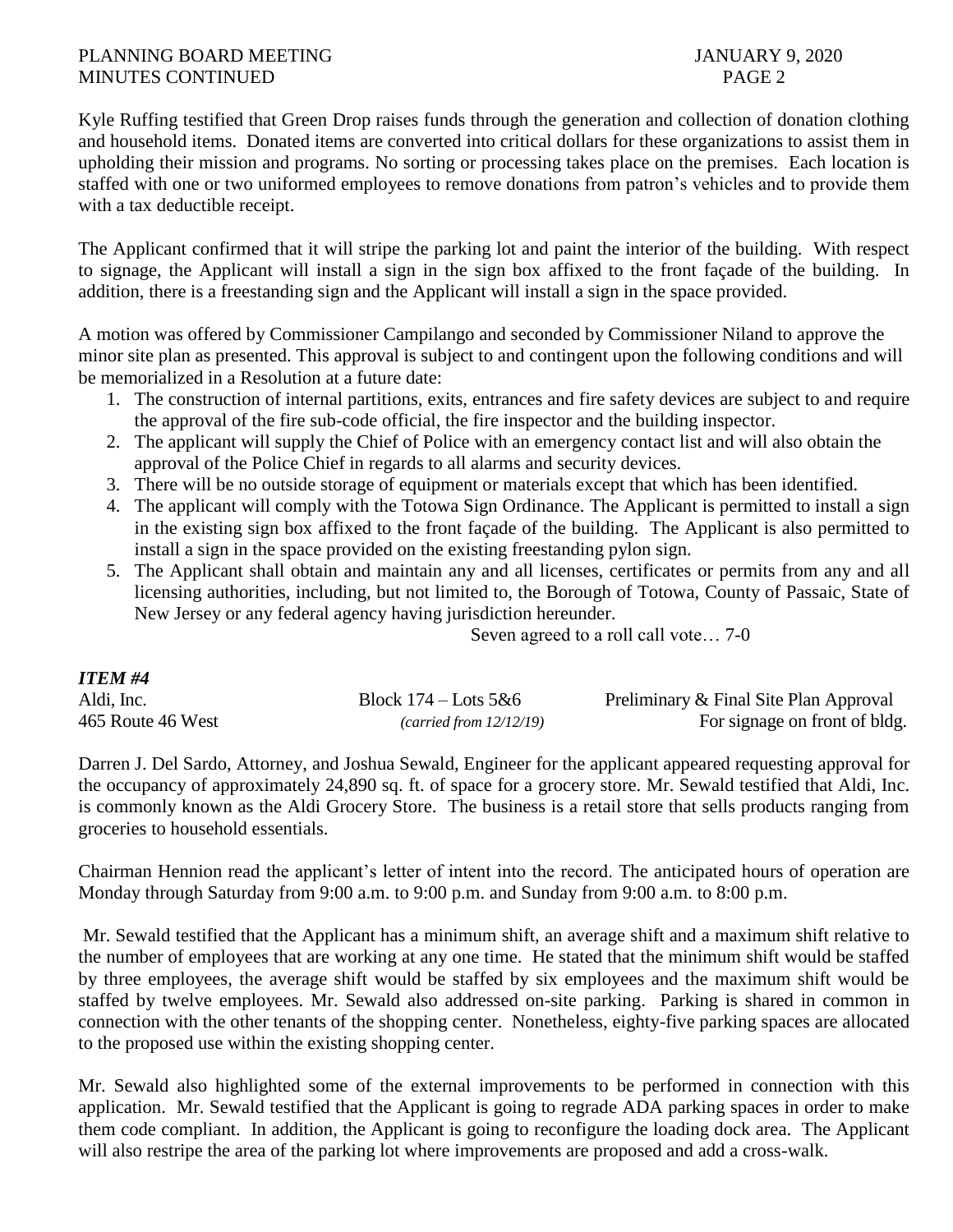The Applicant is also proposing to add a canopy over the entrance way with gutters and roof leaders that will collect the stormwater and pipe the stormwater underground into an inlet as reflected on the Plans. Furthermore, in the area of the loading dock, Mr. Sewald testified that there is an inlet and the Applicant agreed to television the pipe in order to verify where the flow is going and to insure that there is sufficient capacity to accept the stormwater. Mr. Sewald also stipulated that the Applicant will submit a survey of the property to the Board Engineer as requested by the Board Engineer.

Mr. Sewald stipulated that the Applicant will enclose the dumpster area with either a vinyl or a board on board fence with a six foot high swing gate and will consult with and obtain the consent of the Board Engineer regarding the nature of the dumpster enclosure.

Mr. Sewald also testified in regard to the necessity to obtain ancillary "c" variance relief relative to signage. The Applicant is proposing a 76 square foot building façade sign as well as installing signage in the space provided on the existing free standing sign. Mr. Sewald testified that under the Totowa Borough Code the maximum sign area permitted for a building façade sign is 30 square feet. The Applicant requires "c" variance relief for the sign area of the proposed building façade sign. The Applicant is also proposing to install signage in the space provided on the existing free standing sign.

Mr. Sewald testified that the Applicant is entitled to variance relief under the Municipal Land Use Law pursuant to N.J.S.A. 40:55D-70c(2). In support of the request for variance relief, Mr. Sewald testified that the sign will be located approximately 300 feet from Route 46. Further, the front façade of the building is approximately 25,000 square feet in area. As a result, the proposed sign will constitute less than 3% of the area of the front façade of the building. The sign will be internally illuminated.

A motion was offered by Commissioner Campilango and seconded by Commissioner Niland to open the public portion of the meeting.

All agreed on a roll call vote……….7-0

# NO PUBLIC TO BE HEARD

A motion was offered by Commissioner Campilango and seconded by Commissioner Niland to close the public portion of the meeting.

All agreed on a roll call vote……….7-0

A motion was offered by Commissioner Campilango and seconded by Commissioner Niland to approve the Preliminary and Final Site Plan as presented as well as Variance Relief for signage. This approval is subject to and contingent upon the following conditions and will be memorialized in a Resolution at a future date:

- 1. The construction of internal partitions, exits, entrances and fire safety devices are subject to and require the approval of the fire sub-code official, the fire inspector and the building inspector.
- 2. The applicant will supply the Chief of Police with an emergency contact list and will also obtain the approval of the Police Chief in regards to all alarms and security devices.
- 3. There will be no outside storage of equipment or materials.
- 4. The Applicant shall comply with all terms and conditions set forth in the report of Thomas R. Lemanowitz, P.P., P.E., CME, CFM dated January 3, 2020, Planning Board Engineer..
- 5. The Applicant shall televise the stormwater system in the direction of flow to verify where the stormwater is going and to insure that there is sufficient capacity to accept, convey and discharge the stormwater in satisfaction of technical comment number 4 set forth in the Board Engineer's review report.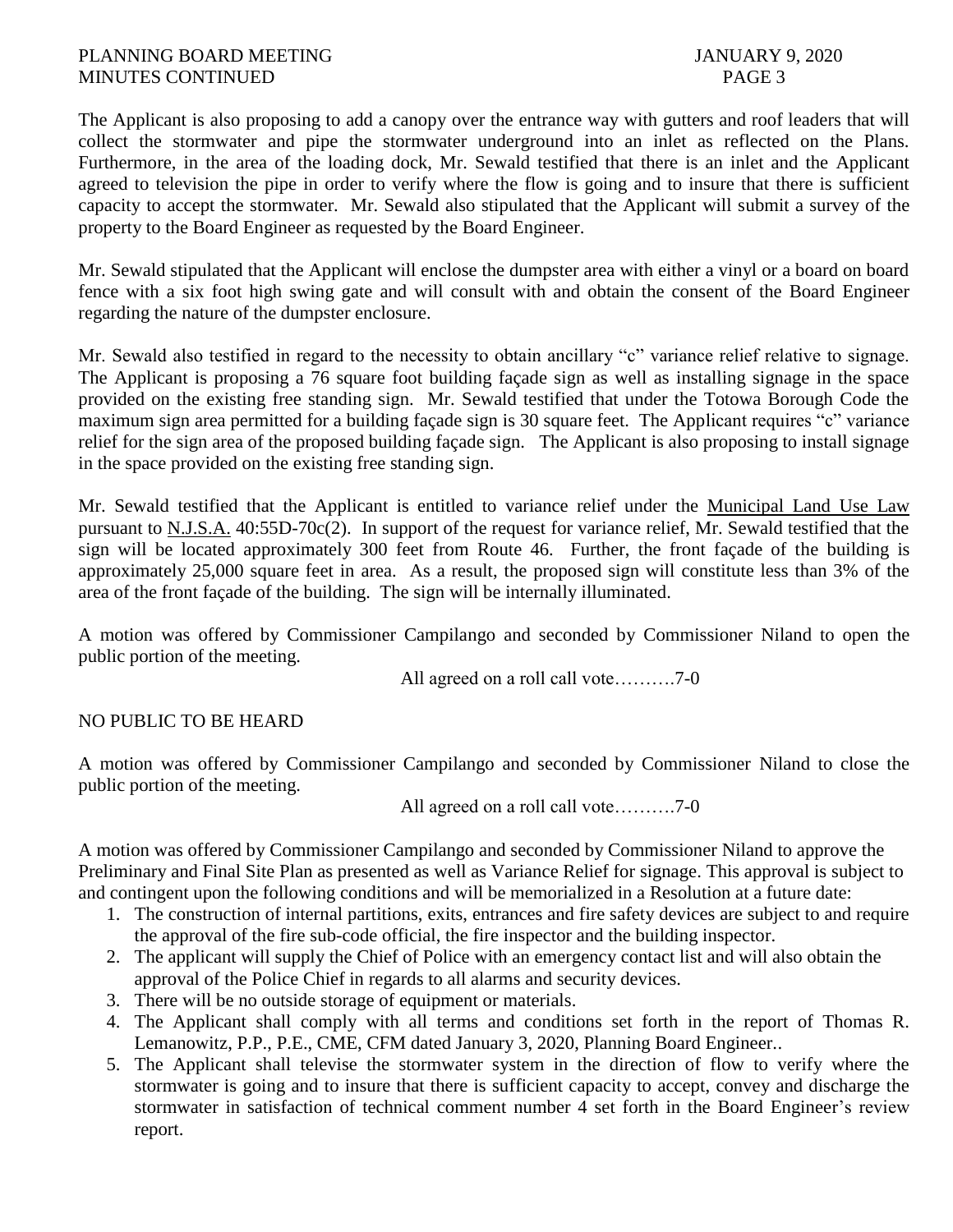- 6. The Applicant shall enclose the dumpster with either a vinyl fence or board on board fence with a 6 foot high swing gate. The nature of the enclosure and type of fence to be installed shall be subject to the review and approval of the Board Engineer.
- 7. The Applicant shall obtain and maintain any and all licenses, certificates or permits from any and all licensing authorities, including but not limited to the Borough of Totowa, County of Passaic, State of New Jersey or any federal agency having jurisdiction hereunder

Seven agreed to a roll call vote… 7-0

| <b>ITEM #5</b>      |                     |                    |
|---------------------|---------------------|--------------------|
| Durum Doner         | Block $92 -$ Lot 10 | Site Plan Approval |
| 326-327 Union Blvd. | change of ownership | Certificate of Use |

Hatih Bozkurt applicant, appeared requesting a change of ownership only in regard to the existing Durum Doner Restaurant, approximately 800 sq. ft of space. Mr. Bozkurt stated that they will serve traditional Mediterranean style food, including, but not limited to kebabs, gyros, traditional Turkish appetizers (hot and cold) and traditional desserts.

Chairman Hennion read a letter of intent into the record. The anticipated hours of operation will be 11:00 a.m. to 10:00 p.m., 7 days per week and there will be two employees. The Applicant is proposing seating for ten individuals inside and ten seats outside.

With respect to signage, the Applicant is retaining the existing signage. To the extent the Applicant will place a sign in the window area, such signage shall not exceed 20 percent (20%) of the window area in accordance with the Totowa Borough Sign Ordinance.

A motion was offered by Commissioner Campilango and seconded by Commissioner Niland to approve the site plan as presented. This approval is subject to and contingent upon the following conditions and will be memorialized in a Resolution at a future date:

- 1. The construction of internal partitions, exits, entrances and fire safety devices are subject to and require the approval of the fire sub-code official, the fire inspector and the building inspector.
- 2. The applicant will supply the Chief of Police with an emergency contact list and will also obtain the approval of the Police Chief in regards to all alarms and security devices.
- 3. There will be no outside storage of equipment or materials.
- 4. The Applicant will place a sign in the window area, such signage shall not exceed 20 percent (20%) of the window area in accordance with the Totowa Borough Sign Ordinance.
- 5. All terms and conditions of the Board's prior resolutions remain in full force and effect except as satisfied or amended and not in conflict with this approval.

Seven agreed to a roll call vote… 7-0

# *ITEM #6*

| I Am Hungry     | Block $139 -$ Lot 4 | Site Plan Approval |
|-----------------|---------------------|--------------------|
| 560 Union Blvd. |                     | Certificate of Use |

Bruce Askin applicant, appeared requesting the approval for the occupancy of approximately 1,000 sq. ft of space to operate a restaurant and bistro at this location. The restaurant will serve pizza and breakfast. Also, Turkish food similar to shawarma will be served to customers.

Chairman Hennion read a letter of intent into the record. The anticipated hours of operation will be 8:00 a.m. to 11:00 p.m., 7 days per week. It is anticipated that there will be three employees. There are nine parking spaces on-site. Parking is shared in common with other tenants at this location.